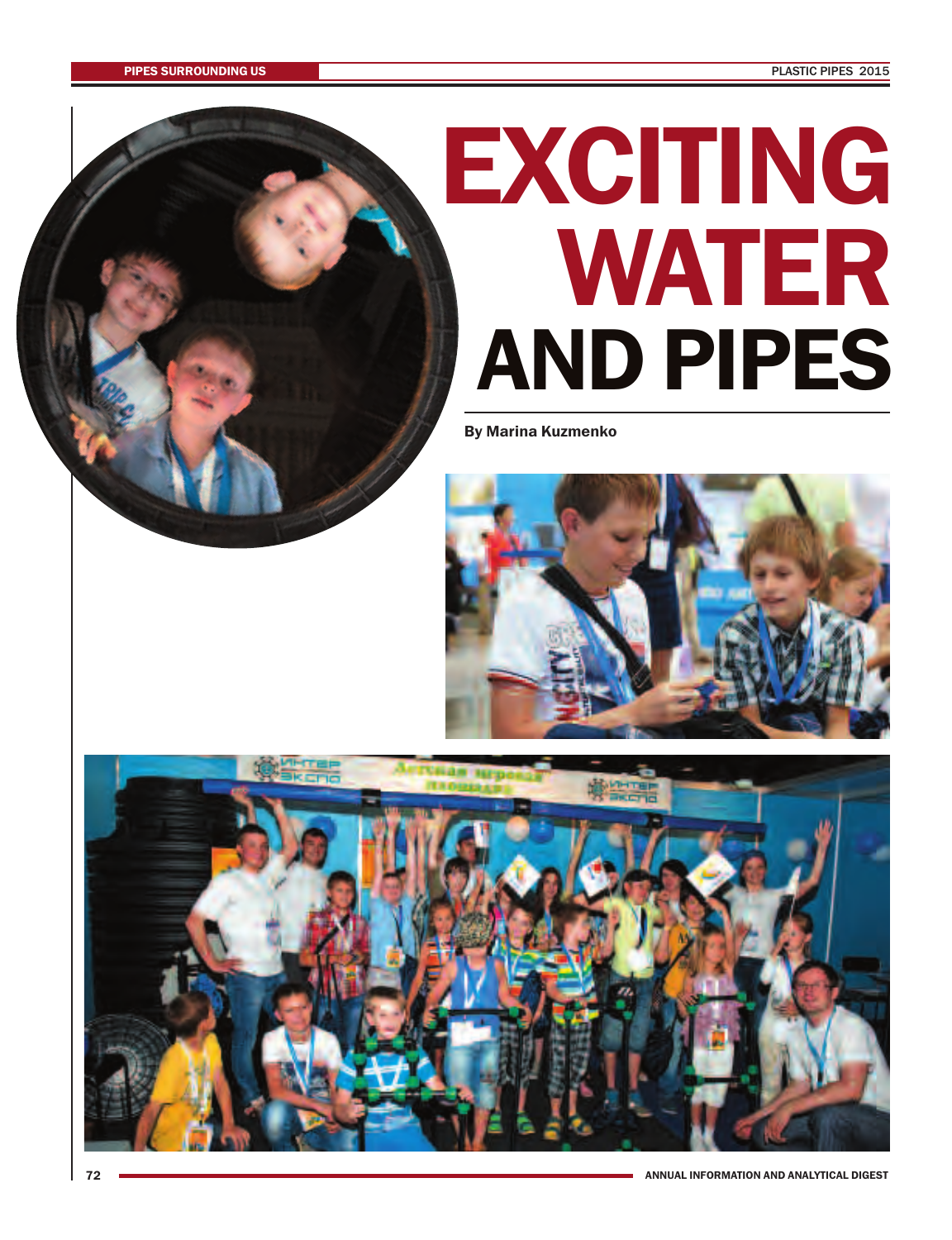

It has been unusually noisy and lively at the hall No. 6 during ECWATECH 2014 t has been unusually noisy and lively at and CityPipe 2014 International exhibition at Crocus-Expo, the place for industry professionals on the 4th and 5th of June 2014. POLYPLASTIC group together with Mosvodokanal OJSC and Nestle Water-Coolers Service have organised a "Water education for children" Programme at the exhibition for the first time in Russia. The idea came from the pavilion organised at Wasser Berlin exhibition in order to attract young people into the industry.

It is very important to tell children about ecology and environment protection from an early age, to teach them the importance of these issues to humankind. Pure water and the protection of water resources are becoming very crucial today.

The aim of the event was to tell the young audience about the complicated chain of water treatment and supply of clean potable water to the users, widen their horizons and explain the importance of caring attitude towards water.

It was the second event of such kind for POLYPLASTIC Group. The first event, Pipe Conference for Children organised for the children of the Group's employees, took place at the Business Centre of the Group and at the AND Gaztrubplast Plant in 2013. It was very successful. The Conference showed that children are interested in what their parents do, they like to visit the company and feel a little more grownup. The initiative was supported by Nestle WaterCoolers Service and Mosvodokanal OJSC and offered to include topics like water saving, water purification, treatment and supply to the consumer. These issues are very important and complex, and the programme was built to make the little ones stay focused and not lose interest.

The space was provided by ECWATECH.

All the preparation works are done, balloons are inflated, equipment is ready, and the first group of participants arrived to the exhibition. The stand in the children's zone attracted a lot of interest from the visitors and the loud gangs of children passing from pavilion to pavilion brought a lot of smiles.

Over 100 children visited the exhibition within 2 days. The first group consisted of children whose parents work at POLY-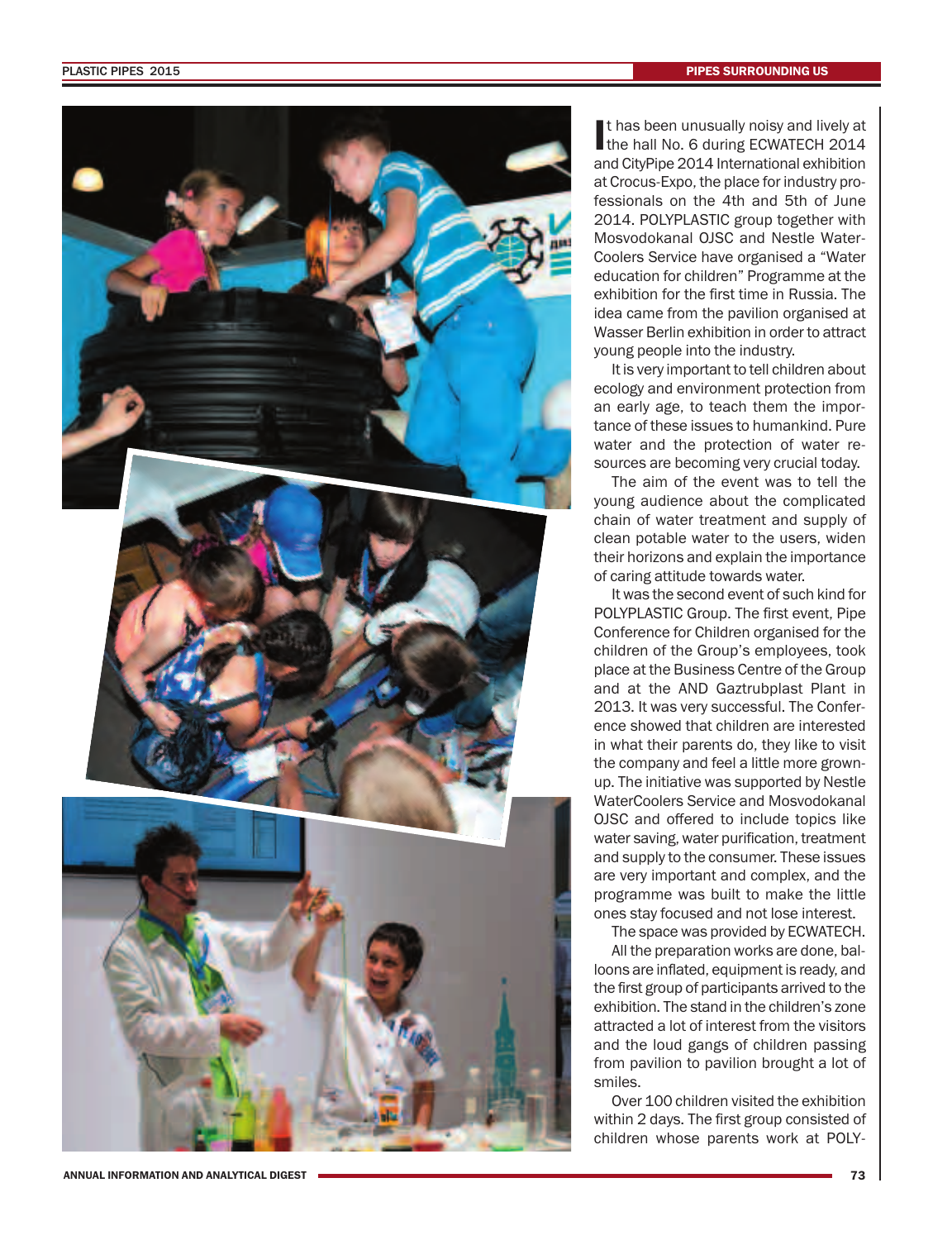



PLASTIC Group, Mosvodokanal and Water supply companies of the Moscow region. Groups of 25 children were formed beforehand by the age ranged from 6 to 17. Each programme was adjusted live to make sure everybody was involved. The groups were joined by the children who came to the exhibition with their parents – this was a surprise for them and their parents, who found free childcare for 2–3 hours and could work effectively at the exhibition.

The programme included educational and practical lessons and games. The programme started with a little lecture on the Nestle WaterCoolers Service, where volunteers told about the benefit of water for people, water content in different products, water resources and supply ratio on the planet, need for ecological balance. The practical information will be of great use for the kids in education and in life.

After that the groups moved to Mosvodokanal stand, where Professor Cleverchap was showing different physical experiments in his "secret laboratory" and invited kids to participate. Each participant received a laboratory technician title, worked with chemical agents, made souvenirs by themselves and received a reward for participating.

The last stage of the educational event were lectures and practical lessons for connection and welding of the plastic pipes prepared by POLYPLASTIC Group. In the small presentation, made especially for the kids, they told about the history of